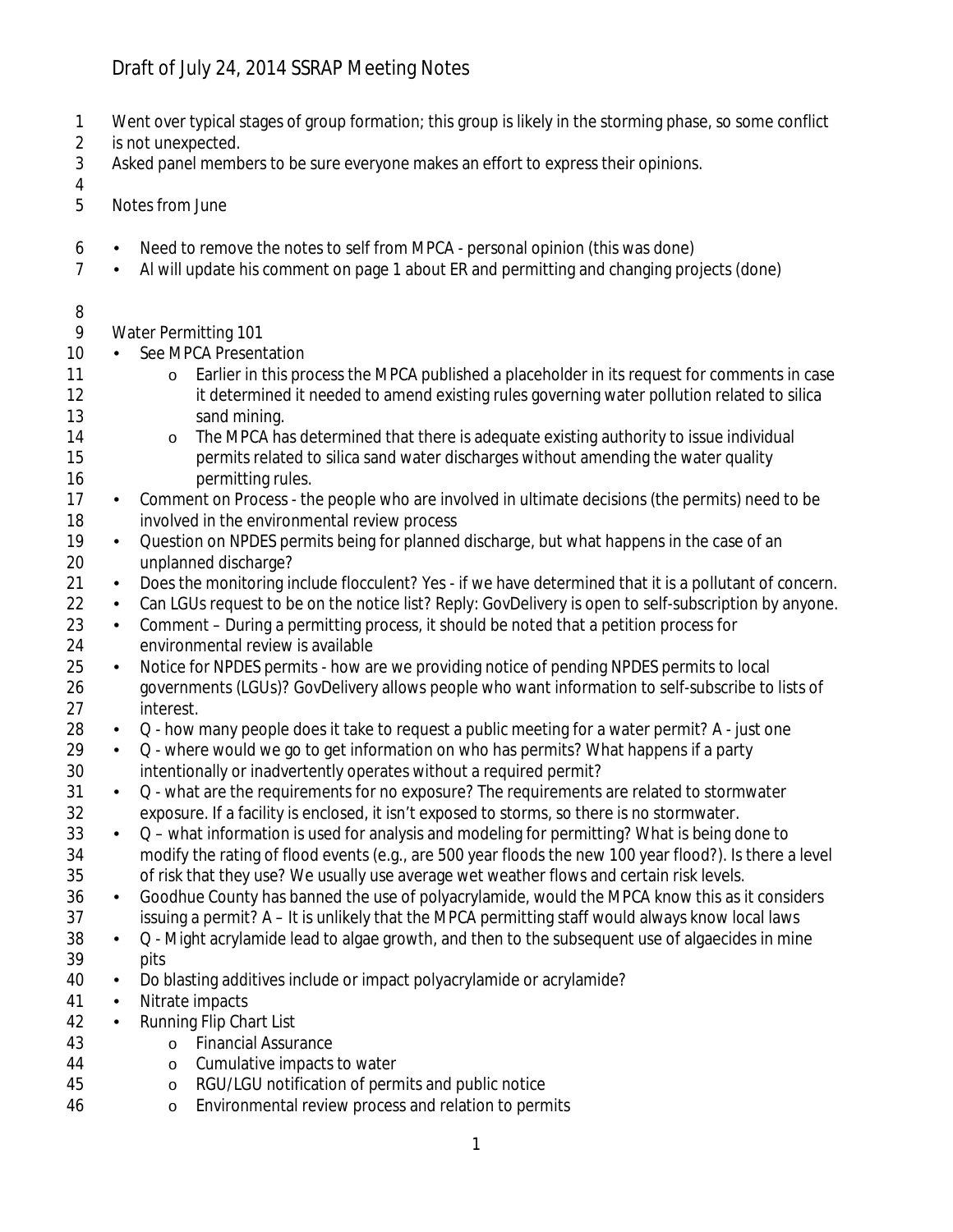## Draft of July 24, 2014 SSRAP Meeting Notes

| 1<br>2<br>3<br>4<br>5<br>6 | $\blacksquare$ | Edges - see picture at end of water presentation, relevant to reclamation, perched wetlands<br>$\circ$<br>Consider trends in climate, rainfall<br>$\circ$<br>Maybe the answer to an environmental review is something like a formula, some<br>$\circ$<br>combination of factors<br>Concerns about groundwater impacts, seepage from mine pits or creation of other conduits to<br>groundwater because of modifications to the landscape |
|----------------------------|----------------|-----------------------------------------------------------------------------------------------------------------------------------------------------------------------------------------------------------------------------------------------------------------------------------------------------------------------------------------------------------------------------------------------------------------------------------------|
| 7                          |                |                                                                                                                                                                                                                                                                                                                                                                                                                                         |
| 8                          | EQB            |                                                                                                                                                                                                                                                                                                                                                                                                                                         |
| 9                          |                | The intent is to have draft rule language for the advisory panel                                                                                                                                                                                                                                                                                                                                                                        |
| 10                         | $\blacksquare$ | September EQB meeting is a check-in, will not be a decision item                                                                                                                                                                                                                                                                                                                                                                        |
| 11                         |                | Eventually the Board will need to approve the Notice of Intent                                                                                                                                                                                                                                                                                                                                                                          |
| 12                         |                |                                                                                                                                                                                                                                                                                                                                                                                                                                         |
| 13                         |                | <b>EQB Survey thoughts</b><br>Too limited number of multiple choice options                                                                                                                                                                                                                                                                                                                                                             |
| 14<br>15                   |                | A parameter other than area might be useful as a threshold such as depth or amount of material                                                                                                                                                                                                                                                                                                                                          |
| 16                         |                | removed                                                                                                                                                                                                                                                                                                                                                                                                                                 |
| 17                         | ٠              | Fragile lands are important                                                                                                                                                                                                                                                                                                                                                                                                             |
| 18                         | ٠              | Thanks for allowing this as concrete input.                                                                                                                                                                                                                                                                                                                                                                                             |
| 19                         |                |                                                                                                                                                                                                                                                                                                                                                                                                                                         |
| 20                         |                | Discussion                                                                                                                                                                                                                                                                                                                                                                                                                              |
| 21                         |                |                                                                                                                                                                                                                                                                                                                                                                                                                                         |
| 22                         |                | Require all mines to conduct environmental review; otherwise provides an incentive to stay just                                                                                                                                                                                                                                                                                                                                         |
| 23                         |                | under the regulated level to avoid review                                                                                                                                                                                                                                                                                                                                                                                               |
| 24                         | $\blacksquare$ | Wisconsin experience is that there is a high amount of noncompliance.                                                                                                                                                                                                                                                                                                                                                                   |
| 25                         | ٠              | Other parameters might be more important than 20 acre area - impacts by proximity to schools or                                                                                                                                                                                                                                                                                                                                         |
| 26                         |                | nursing homes, processes, depth, location (e.g., a smaller mine can't dig as deep)                                                                                                                                                                                                                                                                                                                                                      |
| 27                         | $\blacksquare$ | Regulate based on NAICS code versus "silica sand" - to get at industrial silica sand                                                                                                                                                                                                                                                                                                                                                    |
| 28                         | ٠              | What are equivalent combinations of areal extent and depth?                                                                                                                                                                                                                                                                                                                                                                             |
| 29                         | $\blacksquare$ | Location is more key (is mine into a known aquifer?)                                                                                                                                                                                                                                                                                                                                                                                    |
| 30                         | $\blacksquare$ | Be precautionary                                                                                                                                                                                                                                                                                                                                                                                                                        |
| 31                         |                | Triggers other than size - cumulative impacts beyond common ownership. Rules should control                                                                                                                                                                                                                                                                                                                                             |
| 32                         |                | expansion in small steps or creating many small mines across an area<br>Who should be the RGU for conducting environmental reviews? Some think MPCA should be default                                                                                                                                                                                                                                                                   |
| 33                         |                | Regulate how much sand is removed, how fast (rate)?                                                                                                                                                                                                                                                                                                                                                                                     |
| 34<br>35                   | $\blacksquare$ | Regulate combos of mines that would funnel traffic to a common terminal.                                                                                                                                                                                                                                                                                                                                                                |
| 36                         | $\blacksquare$ | Process similar to AUAR for multiple projects on an area - in an AUAR all projects have to be part of                                                                                                                                                                                                                                                                                                                                   |
| 37                         |                | the same mandatory category                                                                                                                                                                                                                                                                                                                                                                                                             |
| 38                         | $\blacksquare$ | Policies about applicability of groundwater non-degradation policies/rules                                                                                                                                                                                                                                                                                                                                                              |
| 39                         | $\blacksquare$ | Consider regulating the density of mining operations across an area.                                                                                                                                                                                                                                                                                                                                                                    |
| 40                         | $\blacksquare$ | Consider regulating differently based on landscape features (karst, trout stream, etc.)                                                                                                                                                                                                                                                                                                                                                 |
| 41                         | $\blacksquare$ | Relative size of expansion is important, not just overall (5 - 100 trucks is different than 5 - 500)                                                                                                                                                                                                                                                                                                                                    |
| 42<br>43                   | $\blacksquare$ | Really small townships/LGUs do not have resources to adequately take on EAW/EIS; get MPCA to do<br>the work consistently                                                                                                                                                                                                                                                                                                                |

44 • State permitting agencies should at least always be involved